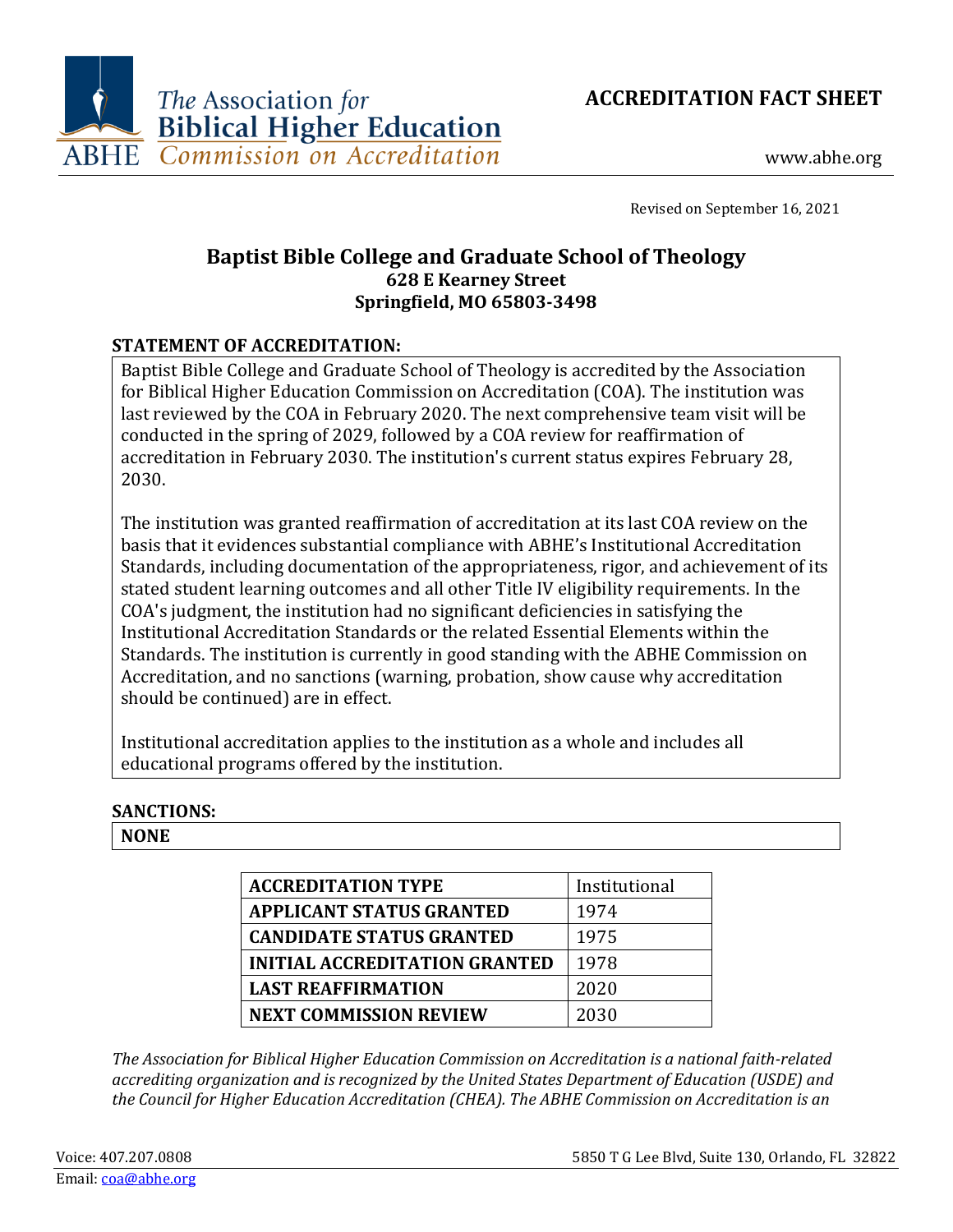*institutional and programmatic accreditor. Institutions that are institutionally accredited have been examined as a whole. Institutions that are programmatically accredited have specific programs that have been reviewed in light of ABHE standards. This statement of accreditation information is the Commission's official statement of an institution's accredited status.*

#### **ACCREDITATION DECISIONS:**

| <b>DATE</b>   | <b>ACTION</b>                          |  |
|---------------|----------------------------------------|--|
| February 2020 | Granted reaffirmation of accreditation |  |
|               | $\sim$<br>$\cdots$<br>$\cdots$         |  |

*Including the following: applicant status, candidate status, initial accreditation, reaffirmation of accreditation, sanction, substantive change approval - last 5 years. Please see the "Policy on Communication of Accreditation Decisions" in the COA Manual.*

### **APPROVED DELIVERY METHODS:**

| TYPE:                           | <b>APPROVAL:</b>                                        |
|---------------------------------|---------------------------------------------------------|
| Distance Education (online)     | The institution is authorized to offer up to 100% of an |
|                                 | academic program via distance education (online).       |
| <b>Correspondence Education</b> | The institution is authorized to offer up to 49% of an  |
|                                 | academic program via correspondence education.          |
| Competency-Based Education      | The institution is authorized to offer up to 49% of an  |
|                                 | academic program via competency-based education by      |
|                                 | the course/credit approach or direct assessment.        |

*Please see the "Policy on Alternative Academic Patterns" in the COA Manual.*

# **APPROVED OFF-CAMPUS LOCATIONS:**

| <b>TWDF</b><br>- 13 | <b>BBBB00</b><br>ADDINEJJ |
|---------------------|---------------------------|
| None                |                           |
|                     |                           |

*A branch campus is an additional location of an institution that is geographically apart and independent of the main campus of the institution and (1) is permanent in nature;(2) offers courses in educational programs leading to a degree, certificate, or other recognized educational credential;(3) has its own faculty and administrative or supervisory organization; and (4) has its own budgetary and hiring authority. An additional location is a facility that is geographically apart from the main campus of the institution and at which the institution offers at least 50% of a program through classroom courses, hybrid courses, or a combination of both. An additional location may qualify as a branch campus and be subject to requirements pertaining to branch campuses. An extension site is an off-campus location where less than 50% of a degree program may be earned by classroom courses, hybrid courses, or a combination of both.*

#### **APPROVED EDUCATIONAL PROGRAMS:**

| DEGREE/DIPLOMA/CERTIFICATE | PROGRAM (MAJOR/CONCENTRATION)         |
|----------------------------|---------------------------------------|
| Associate of Arts          | <b>Biblical Studies</b>               |
| Associate of Arts          | <b>Business Administration</b>        |
| Associate of Arts          | <b>Business Management</b>            |
| Associate of Arts          | Christian Leadership                  |
| Associate of Arts          | Early Childhood Education             |
| <b>Bachelor of Arts</b>    | <b>Intercultural Studies/Missions</b> |
| <b>Bachelor of Arts</b>    | <b>Pastoral Studies</b>               |
| <b>Bachelor of Science</b> | <b>Biblical Counseling</b>            |